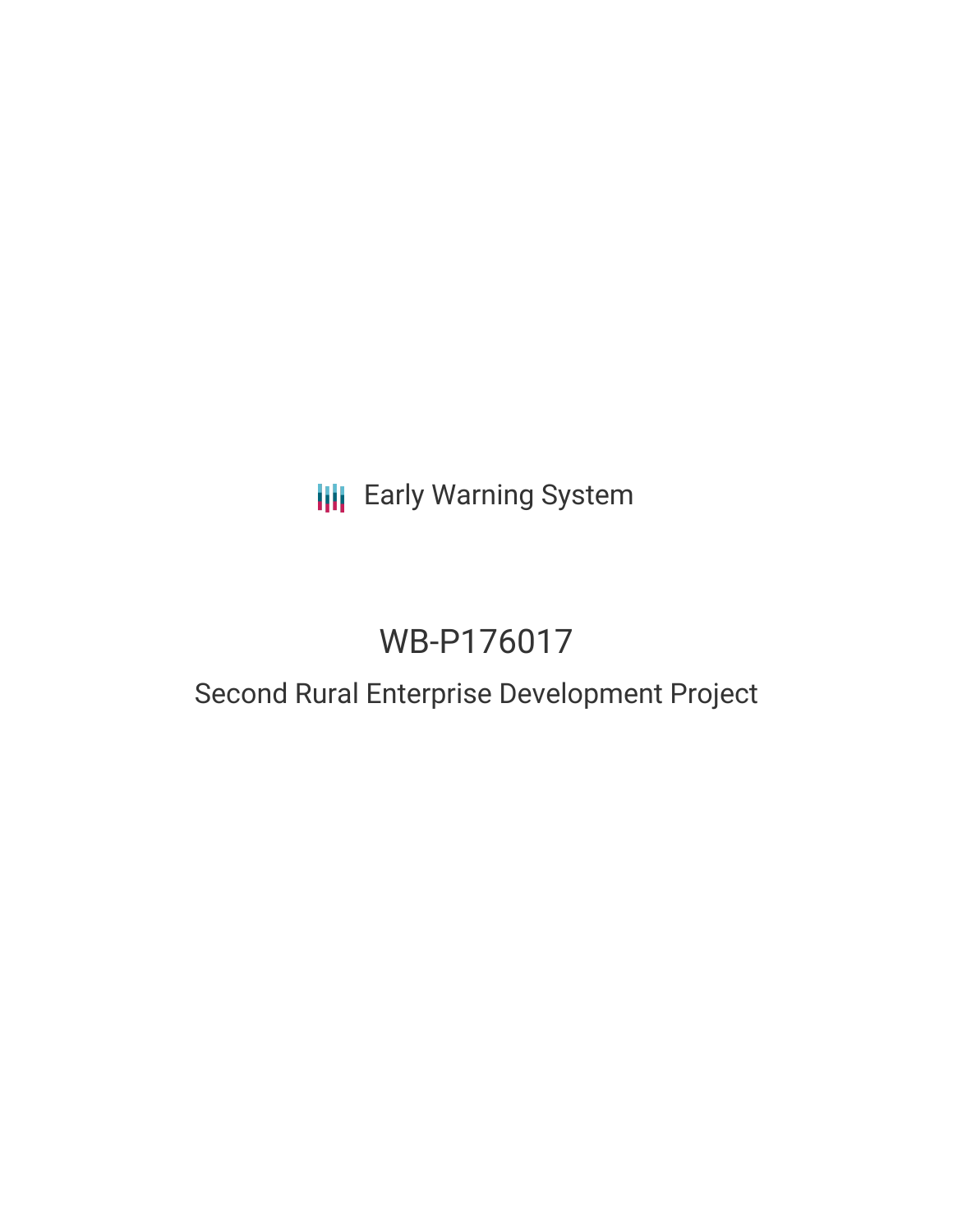

#### **Quick Facts**

| <b>Countries</b>               | <b>Uzbekistan</b>  |
|--------------------------------|--------------------|
| <b>Financial Institutions</b>  | World Bank (WB)    |
| <b>Status</b>                  | Pipeline           |
| <b>Bank Risk Rating</b>        | U                  |
| <b>Borrower</b>                | Government         |
| <b>Sectors</b>                 | Industry and Trade |
| <b>Investment Amount (USD)</b> | \$200.00 million   |
| <b>Project Cost (USD)</b>      | \$200.00 million   |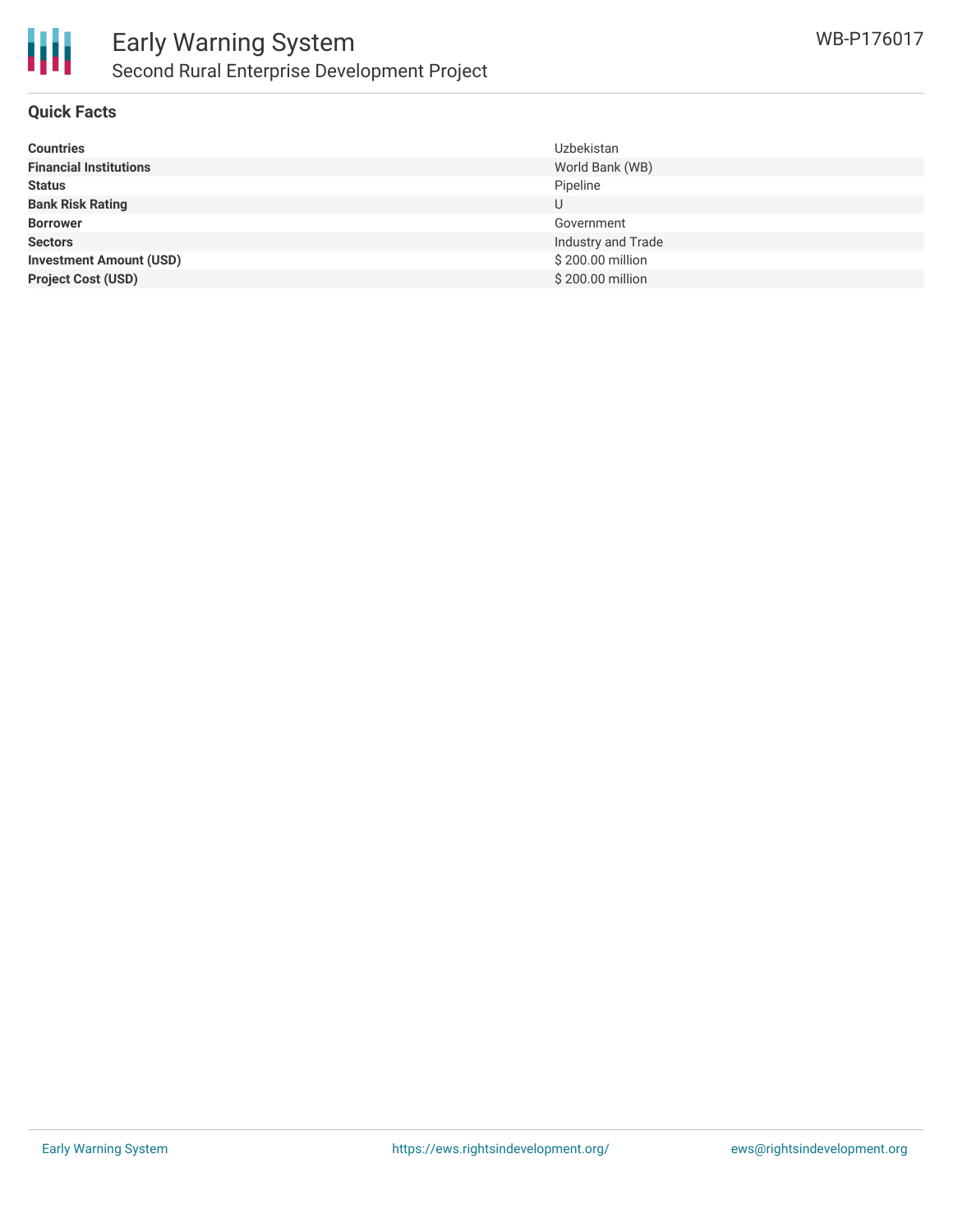

#### **Project Description**

No proper data is available by the time of disclosure.The project development objective is to support the expansion of rural enterprise activity and job creation in regions supported by the project.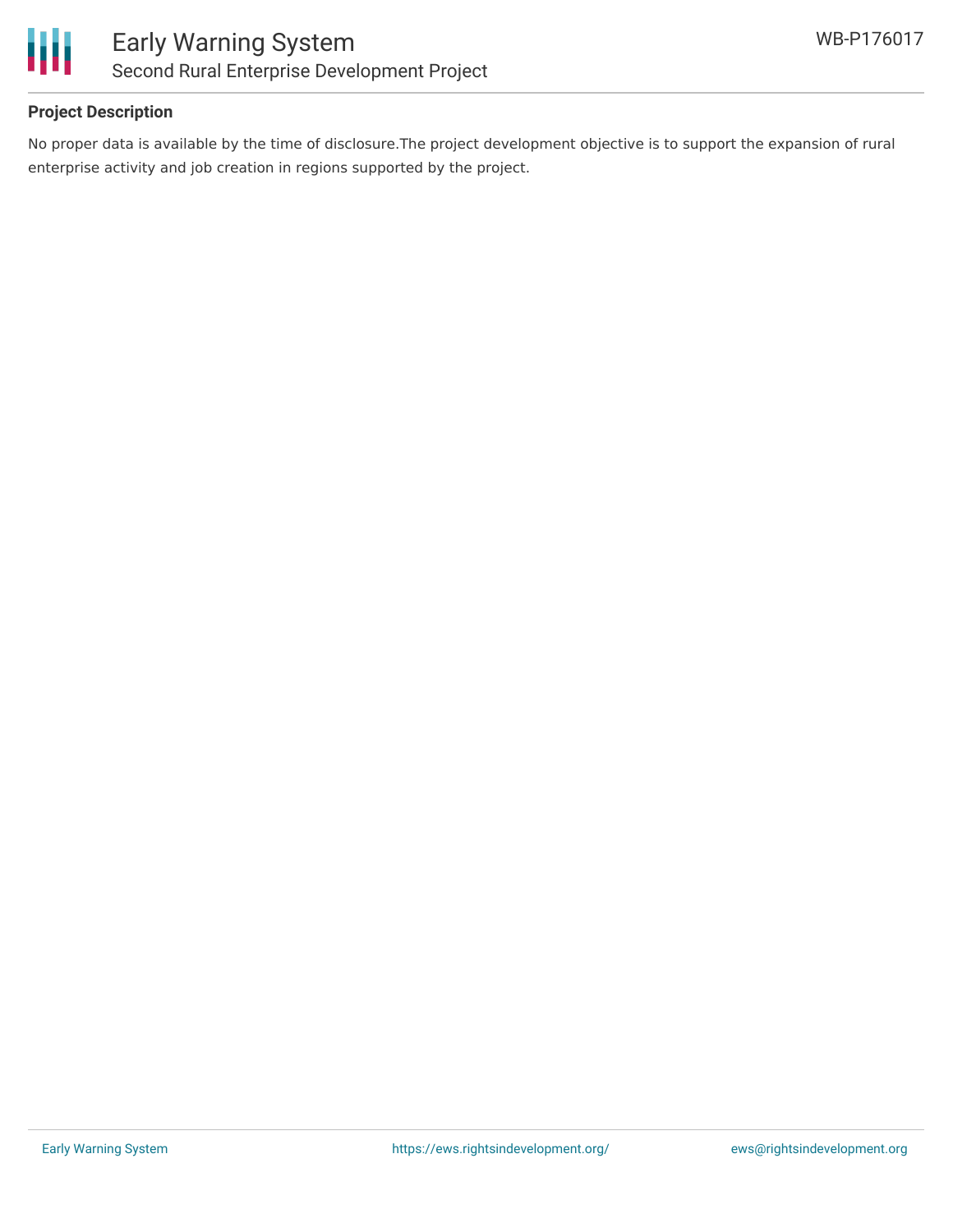

#### **Investment Description**

World Bank (WB)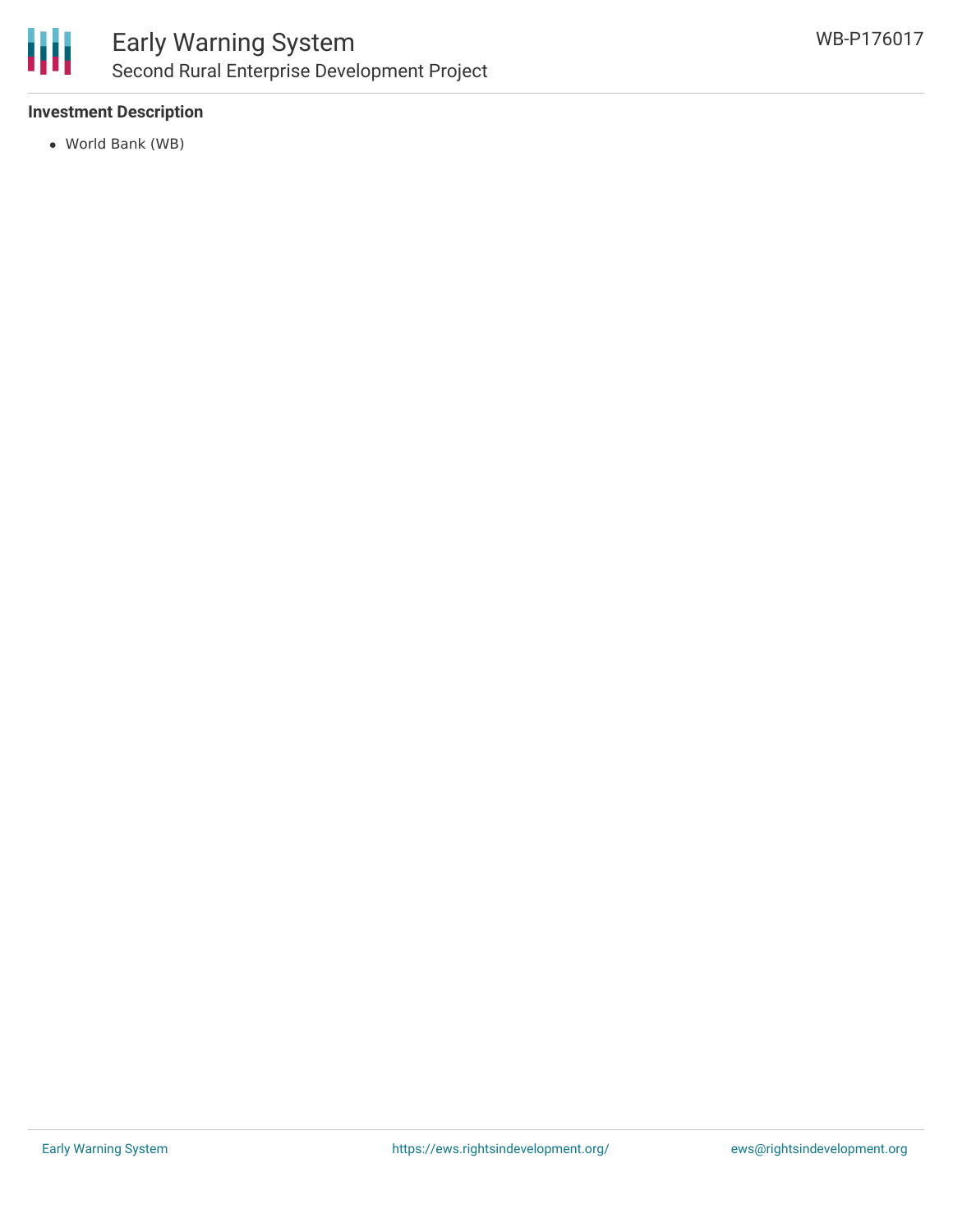#### **Contact Information**

#### **ACCESS TO INFORMATION**

To submit an information request for project information, you will have to create an account to access the Access to Information request form. You can learn more about this process at: https://www.worldbank.org/en/access-toinformation/request-submission

#### **ACCOUNTABILITY MECHANISM OF THE WORLD BANK**

The World Bank Inspection Panel is the independent complaint mechanism and fact-finding body for people who believe they are likely to be, or have been, adversely affected by a World Bank-financed project. If you submit a complaint to the Inspection Panel, they may investigate to assess whether the World Bank is following its own policies and procedures for preventing harm to people or the environment. You can contact the Inspection Panel or submit a complaint by emailing ipanel@worldbank.org. Information on how to file a complaint and a complaint request form are available at: https://www.inspectionpanel.org/how-tofile-complaint